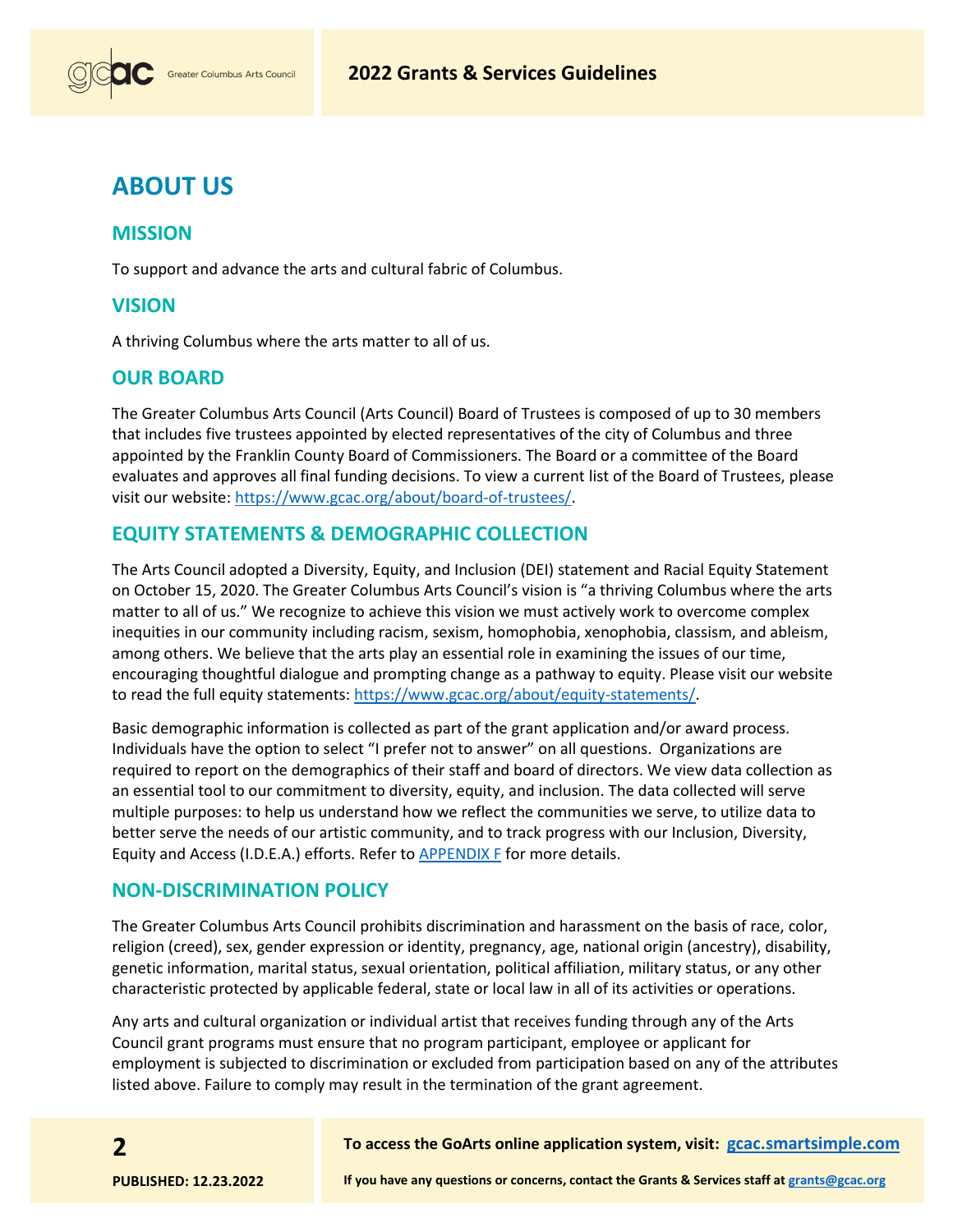

# **CONFLICT OF INTEREST DISCLOSURE**

In accordance with Arts Council's "Duality of Interest" policy, we maintain an annual written record of staff and board member's duality of interest or any possible conflict of interest. A conflict of interest is defined as any artistic, financial or personal relationship that an individual has with an organization or individual that would prevent them from offering an unbiased evaluation, reaching an unbiased decision or any relationship that has a strong likelihood to lead an organization, individual or the public to perceive a conflict of interest. Staff and Board members who have disclosed a duality of interest or conflict of interest will refrain from participating in grant evaluations, scoring and voting.

### **APPEALS PROCESS**

Applicants who dispute a recommendation on grounds of a procedural error may request a review of that recommendation by the Arts Council Board of Trustees. Procedural errors can include failure of a Board member with a known conflict of interest to abstain from a vote or a misinterpretation of factual data contained in the application. Appeals may not be made on any grounds other than procedural error. Appeals may not be made regarding grant award recommendation or the evaluation of the application.

To file an appeal, the applicant must submit a letter to the President of the Arts Council within 30 days of notification stating the reason(s) for the request for review. Appeals will be reviewed and acted on by the Executive Committee of the Arts Council Board after consultation with Arts Council staff. Such action will be reviewed and voted upon by the Arts Council Board of Trustees whose decision is final.

## **WHAT WE DO NOT FUND**

The following activities, organizations, or expenditures will NOT be supported through the city of Columbus and Franklin County funded grants program:

- Units of government;
- Organizations that are not tax-exempt under section 501(c)(3) of the Internal Revenue Code (except for the Thrive program, which has different requirements for applicants);
- Independent projects that do not have an eligible Fiscal Sponsor as a collaborative partner;
- Instructional/educational programming, when not part of a larger project;
- Religious programming;
- Fundraisers;
- Elimination or reduction of existing financial deficit;
- Previously completed activities.

**NOTE:** Additional restrictions may apply. Review the specific program details for more information.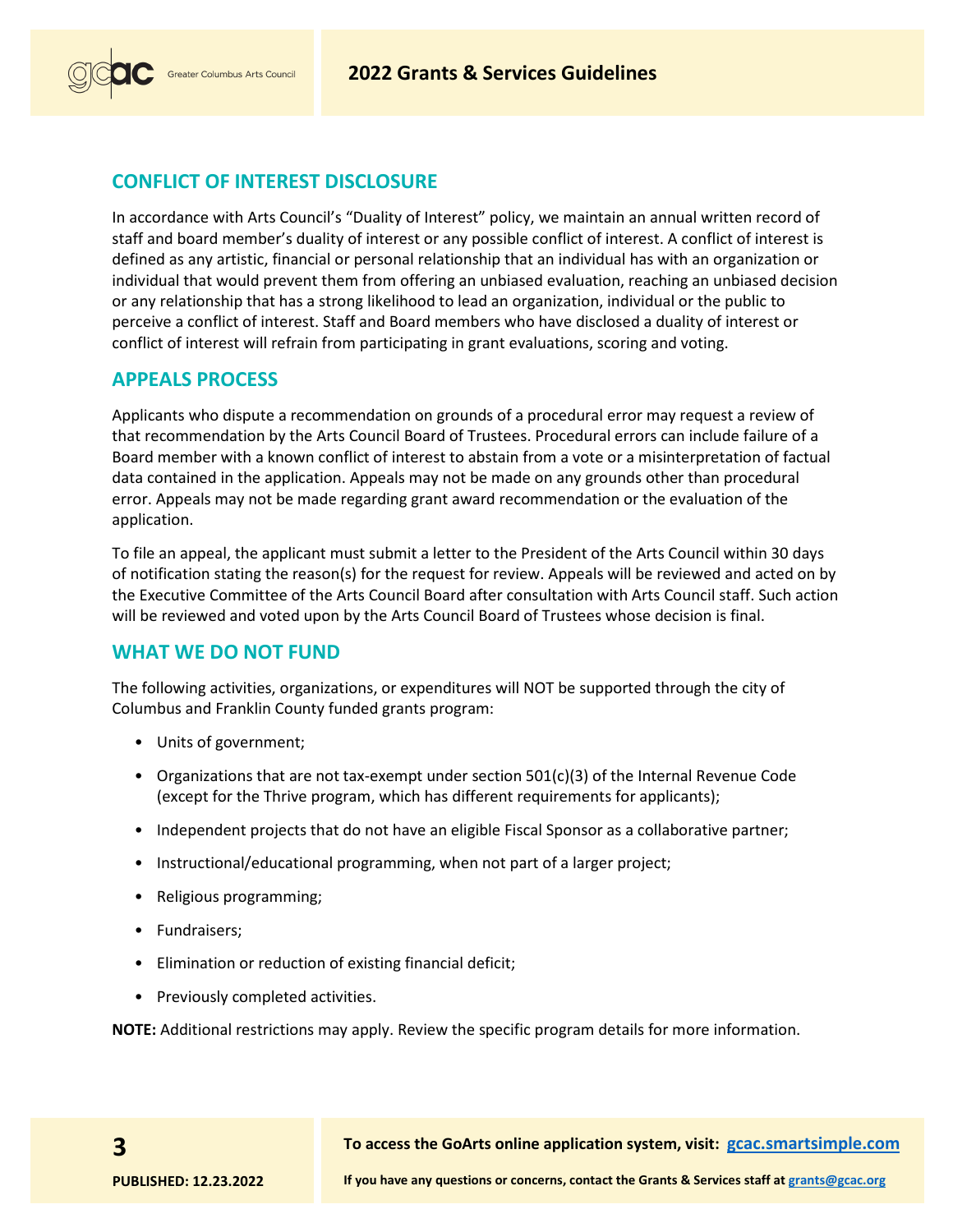



## **PUBLIC FUNDING**

The Arts Council receives funding through annual contracts with the city of Columbus and the Franklin County Board of Commissioners for the purposes of expanding cultural services and community enrichment, primarily through grants. This funding is derived from four primary funding sources:

- City of Columbus Hotel/Motel Excise tax (no less than 75% must be allocated to arts & culture community), since 1978
- City of Columbus Creation, Innovation and Inclusion Fund (5% Arts & Culture ticket fee), since July 2019
- City of Columbus Facility Stabilization Fund (20% of Nationwide Arena's Arts & Culture Fee receipts), since July 2019
- Franklin County Board of Commissioners, since October 2019

In addition to the community funding programs, the Arts Council provides services to and advocates for arts organizations and artists, provides community-wide marketing for the arts and culture scene locally, regionally and nationally, and works closely with policy makers to foster an understanding of the economic and social impact of the arts on communities. The Arts Council also receives an annual sustainability grant from the Ohio Arts Council, Ohio's state arts agency.

### **OUR THANKS**

Many thanks to Mayor Andrew J. Ginther, City Council President Shannon G. Hardin and Columbus City Council, Franklin County President Erica Crawley and the Franklin County Board of Commissioners for their commitment to the Columbus arts and cultural community and the economic impact, education and quality of life that results from that investment.

Over the course of 15+ years, Columbus conducted more than 30 studies to assess the impact of the arts on the economy, study peer city funding models, identify Columbus' benchmark and determine the needed level of public funds for sustainability. In 2018, we stopped researching and took action. Together with our arts community, we advocated for new funding streams and our city and community leaders responded boldly. Columbus City Council passed legislation in December 2018 to administer a 5 percent arts and cultural admission fee, and in the fall of 2019 the Franklin County Board of Commissioners allocated \$2 million to the Arts Council for distribution through its grants programs. The County support continued in 2020 and 2022. We look forward to the impact these new funds will have on families, children, creative sector workers, businesses and residents in Columbus in the coming years.

### **MAJOR FUNDING FOR THE GREATER COLUMBUS ARTS COUNCIL IS PROVIDED BY:**





THE CITY OF

ANDREW J. GINTHER, MAYOR

**To access the GoArts online application system, visit: [gcac.smartsimple.com](https://gcac.smartsimple.com/)**